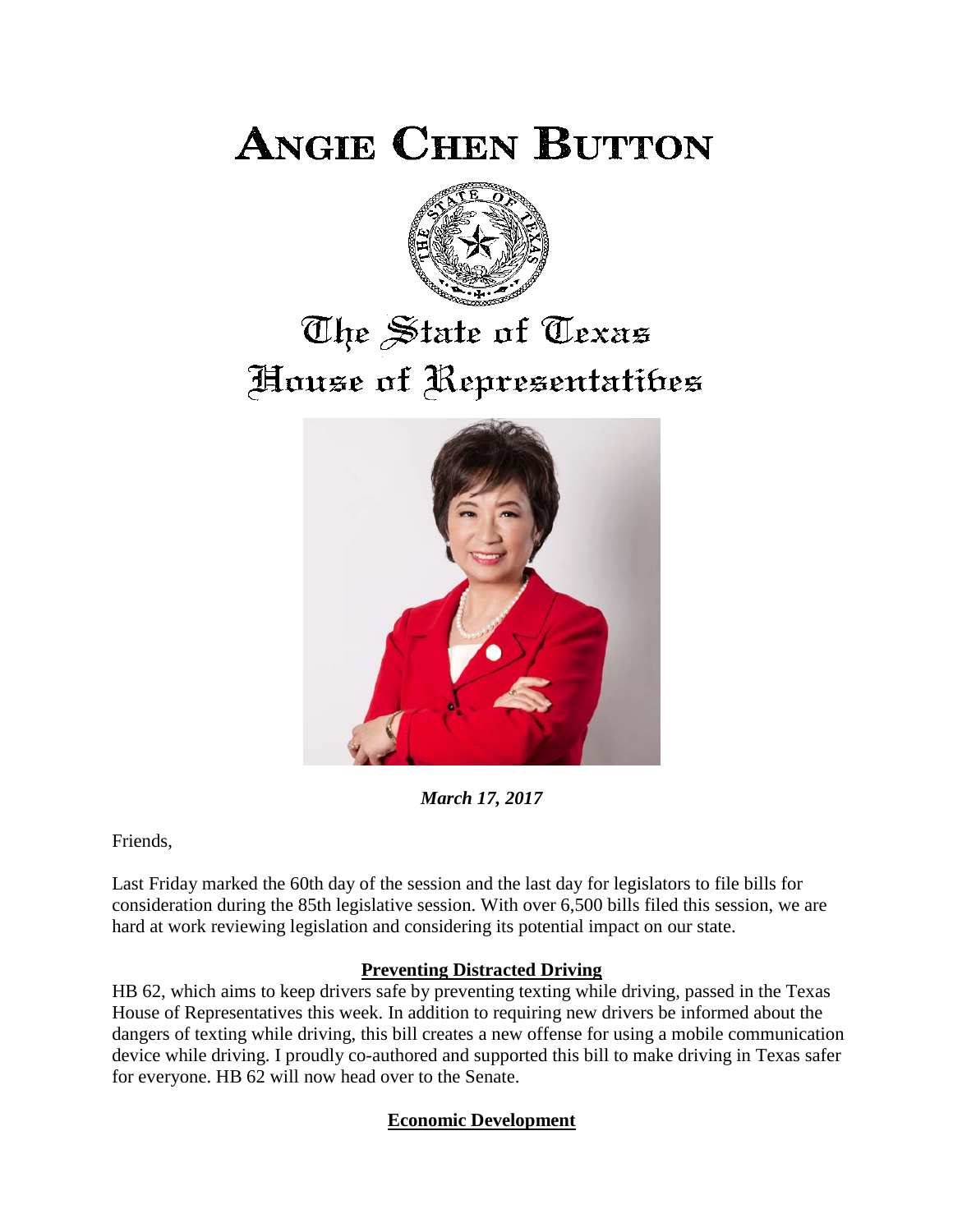Last week, the Economic Development & Small Business Committee held its second organizational meeting of the session. Our committee heard testimony from several organizations including the University of Texas at San Antonio Small Business Development Center's Robert McKinley, who spoke about the role of small business development centers (SBDCs) in Texas. In 2016, SBDCs served over 63,000 small businesses in this state, providing job training and consulting services to clients in order to accelerate business growth. Additionally, it was interesting to hear Mr. McKinley's testimony on the Texas Enterprise Fund as well as small business development centers, which have directly and indirectly contributed to the creation of over 100,000 jobs between 2012-2016. This week our committee heard testimony on 4 pieces of legislation which relate to various issues affecting economic development including the Texas Workforce Commission. It was wonderful to hear so many different perspectives on these complex issues. We will continue looking for creative solutions to move the Texas economy further.

## **Constituent Roundtables**

Last weekend, I held my mid-session Constituent Roundtables. I enjoyed being back in the district and was eager to work with so many friends in the community on issues that are before the state legislature.

The Roundtables focus on a variety of topics including Public Safety, Technology, Business  $\&$ Transportation, Energy & Water, Education, Multicultural, Health & Human Services, and Seniors. They bring together those involved with the industry, local leaders, and concerned citizens to voice their opinions on each issue. The only requirement is that participants must either live or work in House District 112.

The Business & Transportation Roundtable discussed ways to connect workforce development with secondary and higher education. Additionally, we discussed the increasing transportation infrastructure needs, the proposed high speed rail project, and the ridesharing bill. At the Education Roundtable, I had a very productive conversation with area teachers, administrators, parents, students, and professionals about public school funding, school vouchers, workforce development, and higher education research funding. Lastly, at the Seniors Roundtable, we talked about voting access and security, programs to help people with Alzheimer's, and the needs of our growing senior population.

I appreciate everyone that came out on Friday and Saturday of last week to give me their input on legislation that is currently making its way through the legislative process. If you have any thoughts on the current issues facing the state or would like to get involved with my roundtables, please let me know.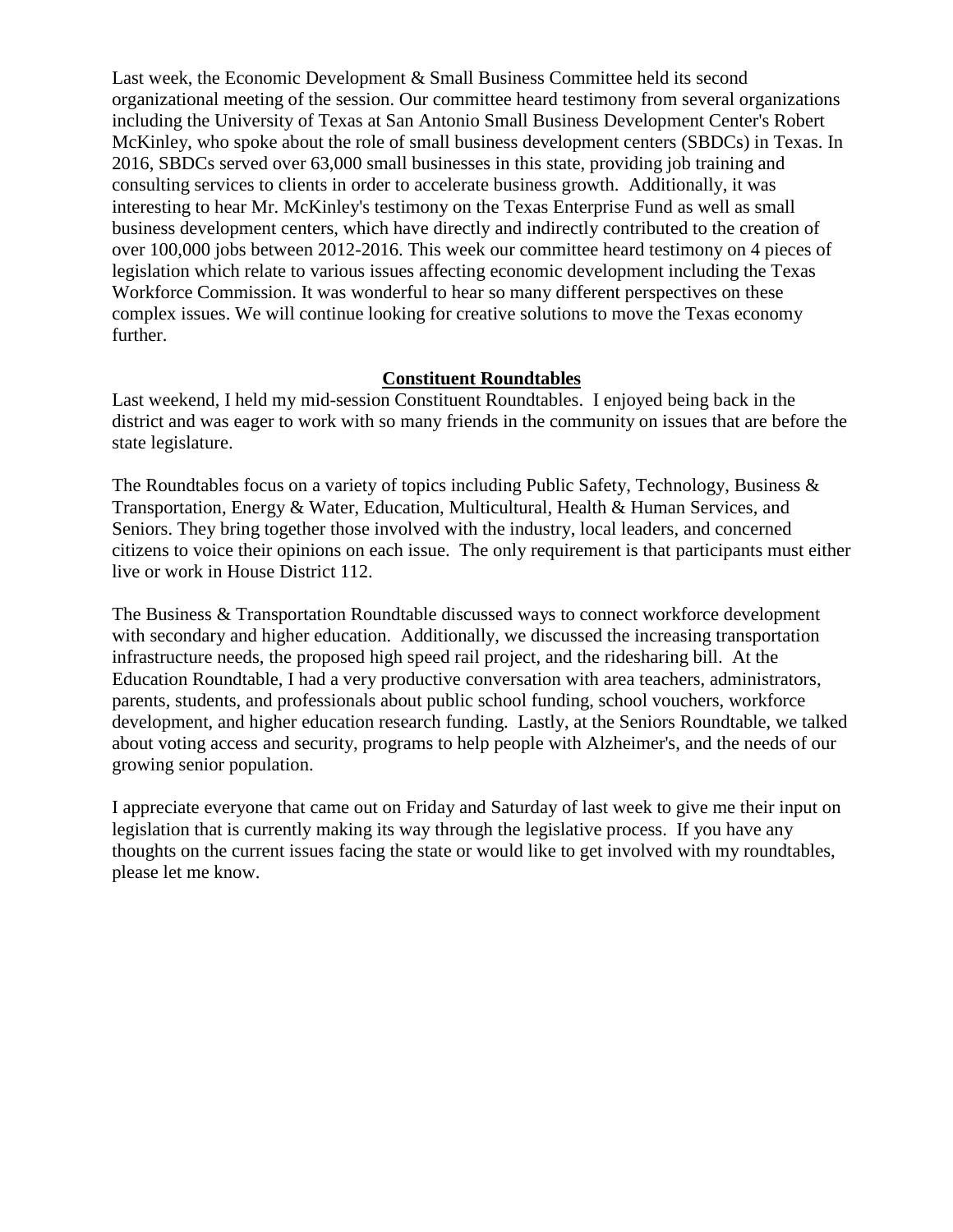

**Pictured with members of the Education Roundtable.**



**Discussing higher education issues with UT System Chancellor Bill McRaven.**